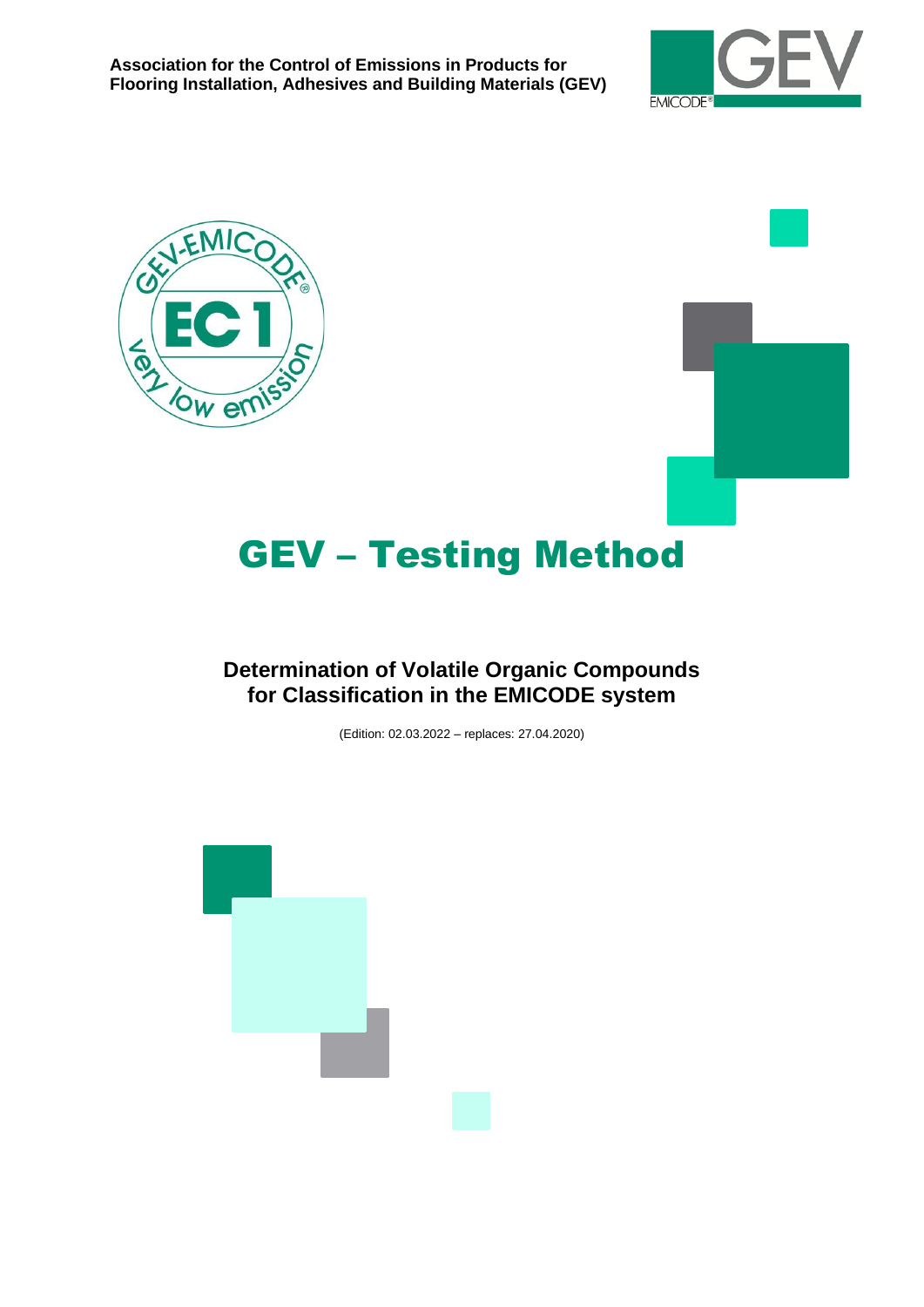#### **Table of contents**

| 1.                 |                                                                                               |  |
|--------------------|-----------------------------------------------------------------------------------------------|--|
| 2.                 |                                                                                               |  |
| 2.1                |                                                                                               |  |
| 2.2                |                                                                                               |  |
| 2.3                |                                                                                               |  |
| 3.                 |                                                                                               |  |
| 3.1                |                                                                                               |  |
| 3.1.1              | Reactive or physically drying products (products for wet application)  5                      |  |
| 3.1.2              | Non-reactive or non-physically drying products (solid products)  5                            |  |
| 3.2                |                                                                                               |  |
| 3.2.1              | Procedure for large area applications (loading factor 0.4 m <sup>2</sup> /m <sup>3</sup> ) 5  |  |
| 3.2.1.1            | Procedure for water based to be diluted products that are tested with 100 g/m <sup>2</sup>    |  |
|                    |                                                                                               |  |
| 3.2.1.2            | Procedure for liquid products that are tested with 100 g/m <sup>2</sup> application amount  5 |  |
| 3.2.1.3            | Procedure for products that are tested with 300 g/m <sup>2</sup> application amount  6        |  |
| 3.2.1.4            |                                                                                               |  |
| 3.2.1.5            | Procedure for products that are tested with 12 mm layer thickness  6                          |  |
| 3.2.1.6            | Procedure for products that are tested with 3 kg/m <sup>2</sup> application amount 6          |  |
| 3.2.1.7            |                                                                                               |  |
| 3.2.1.8            |                                                                                               |  |
| 3.2.2              |                                                                                               |  |
| 3.2.2.1            |                                                                                               |  |
| 3.2.2.2            |                                                                                               |  |
| 3.2.2.3            |                                                                                               |  |
| 3.2.3              |                                                                                               |  |
| 3.2.3.1            |                                                                                               |  |
| 3.2.3.2            | Procedure for mineral- and dispersion-based finishing and top plasters 8                      |  |
| 3.2.3.3            |                                                                                               |  |
| 3.2.3.4            |                                                                                               |  |
| 3.3                |                                                                                               |  |
| 3.3.1              |                                                                                               |  |
| 3.3.2              |                                                                                               |  |
| 3.3.3              |                                                                                               |  |
| 3.3.4              |                                                                                               |  |
| 3.3.5              |                                                                                               |  |
| 3.4                |                                                                                               |  |
| 3.5                |                                                                                               |  |
| 3.5.1              |                                                                                               |  |
| 3.5.2              |                                                                                               |  |
| 3.6                |                                                                                               |  |
| 3.6.1              |                                                                                               |  |
| 3.6.2              |                                                                                               |  |
| 3.6.2.1            |                                                                                               |  |
| 3.6.2.2            |                                                                                               |  |
| 3.6.2.3<br>3.6.2.4 |                                                                                               |  |
|                    |                                                                                               |  |
| 3.6.2.5            |                                                                                               |  |
| 3.6.2.6<br>3.6.2.7 | TVVOC, TVOC, TSVOC, R-Value, sum VOC without LCI (NIK)  12                                    |  |
| 3.6.2.8            |                                                                                               |  |
|                    |                                                                                               |  |
| 3.7<br>3.7.1       |                                                                                               |  |
|                    |                                                                                               |  |
| 3.7.2              |                                                                                               |  |
| 3.7.3<br>3.8       |                                                                                               |  |
| 4.                 |                                                                                               |  |
| 5.                 |                                                                                               |  |
|                    |                                                                                               |  |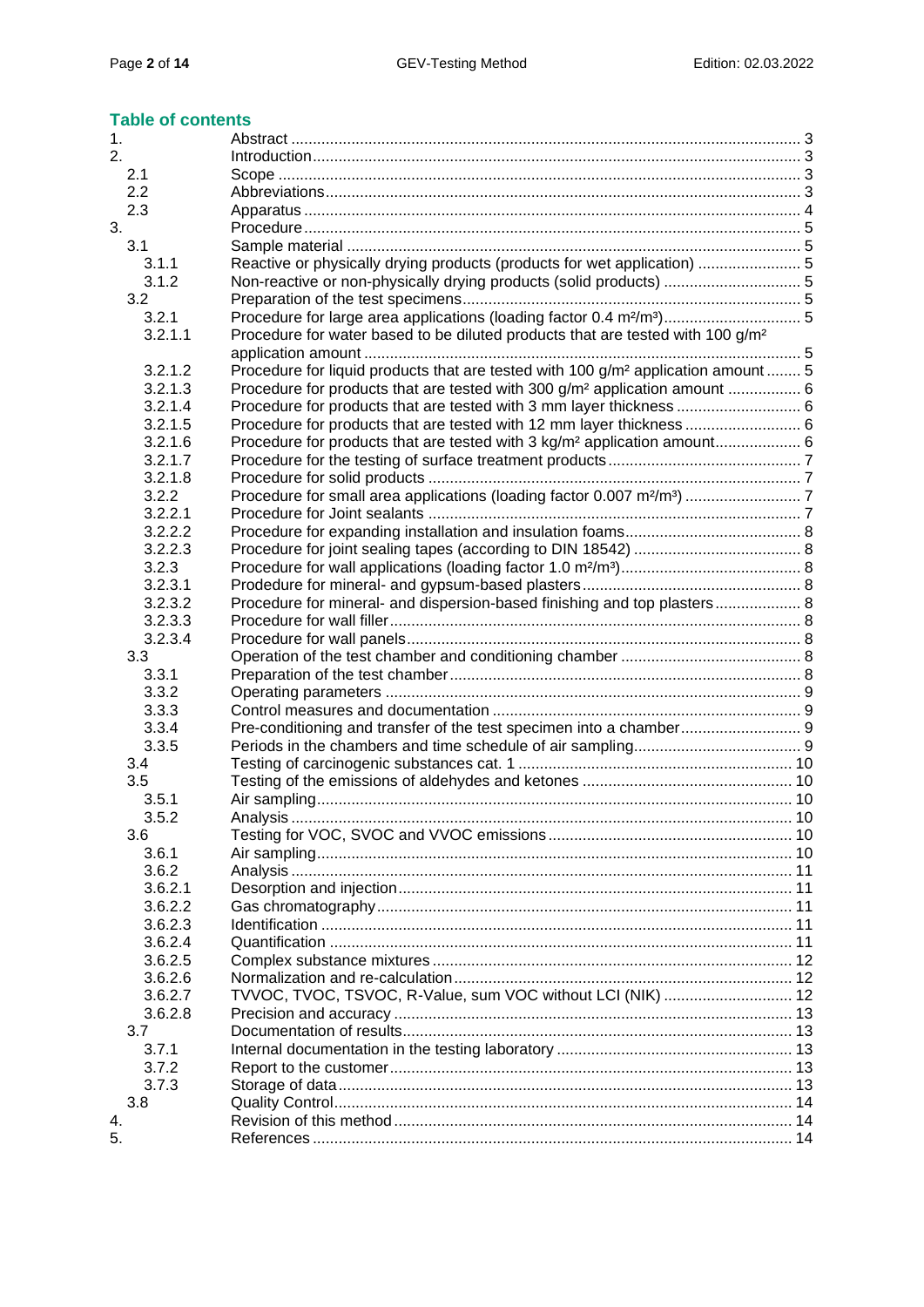# <span id="page-2-0"></span>**1. Abstract**

The emissions behaviour of flooring installation products, adhesives, construction products as well as lacquers, finishes and oils for parquet, for mineral floorings and for resilient floorings – in the following called "products" – is determined after a well-defined storage period in a test chamber. Short-term (after 3 days) and long-term (after 28 days) emissions are evaluated. Testing is performed for a number of substances that are recognised or suspected carcinogens (C1A, C1B) and for sum parameters (TVOC, TSVOC, etc.). Testing is performed in line with EN 16516, considering European directives on hazardous substances.

# <span id="page-2-1"></span>**2. Introduction**

Any testing to determine the emissions of products must be performed by a testing laboratory whose accreditation to ISO 17025 includes tests according to this GEV testing method or EN 16516.

Documentation of the results is done by the manufacturer according factory-internal rules.

## <span id="page-2-2"></span>**2.1 Scope**

Determination of the emission of volatile organic compounds (VOC) from products:

- (1) Testing covers a number of substances as specified in 3.4 that are recognised or suspected carcinogens (C1A, C1B) according to the European directives on hazardous substances.
- (2) Testing covers polar and non-polar substances that vaporise and appear in gaseous form after a defined storage period.

The testing conditions reflect usual and average ventilation and climate in Central European buildings.

They allow a comparative rating of products with regard to their long-term emissions behaviour and the general exclusion of recognised and suspected carcinogens. The test results are reported as air concentrations under precisely defined conditions, as specified in EN 16516 as European Reference Room.

- <span id="page-2-3"></span>**2.2 Abbreviations**
- 1C = one-component
- 2C = two-component
- VOC = volatile organic compound (covering the range *n*-hexane ( $n$ -C<sub>6</sub>) to *n*-hexadecane ( $n$ -C<sub>16</sub>))
- TVOC = total volatile organic compounds
- SVOC = semi-volatile organic compound (covering the range above *n*-hexadecane ( $n-C_{16}$ ) to *n*-docosane ( $n-C_{22}$ ))
- TSVOC = total semi-volatile organic compounds
- VVOC = very volatile organic compound (covering the range below *n*-hexane (*n*-C6))
- TIC = total ion current chromatogram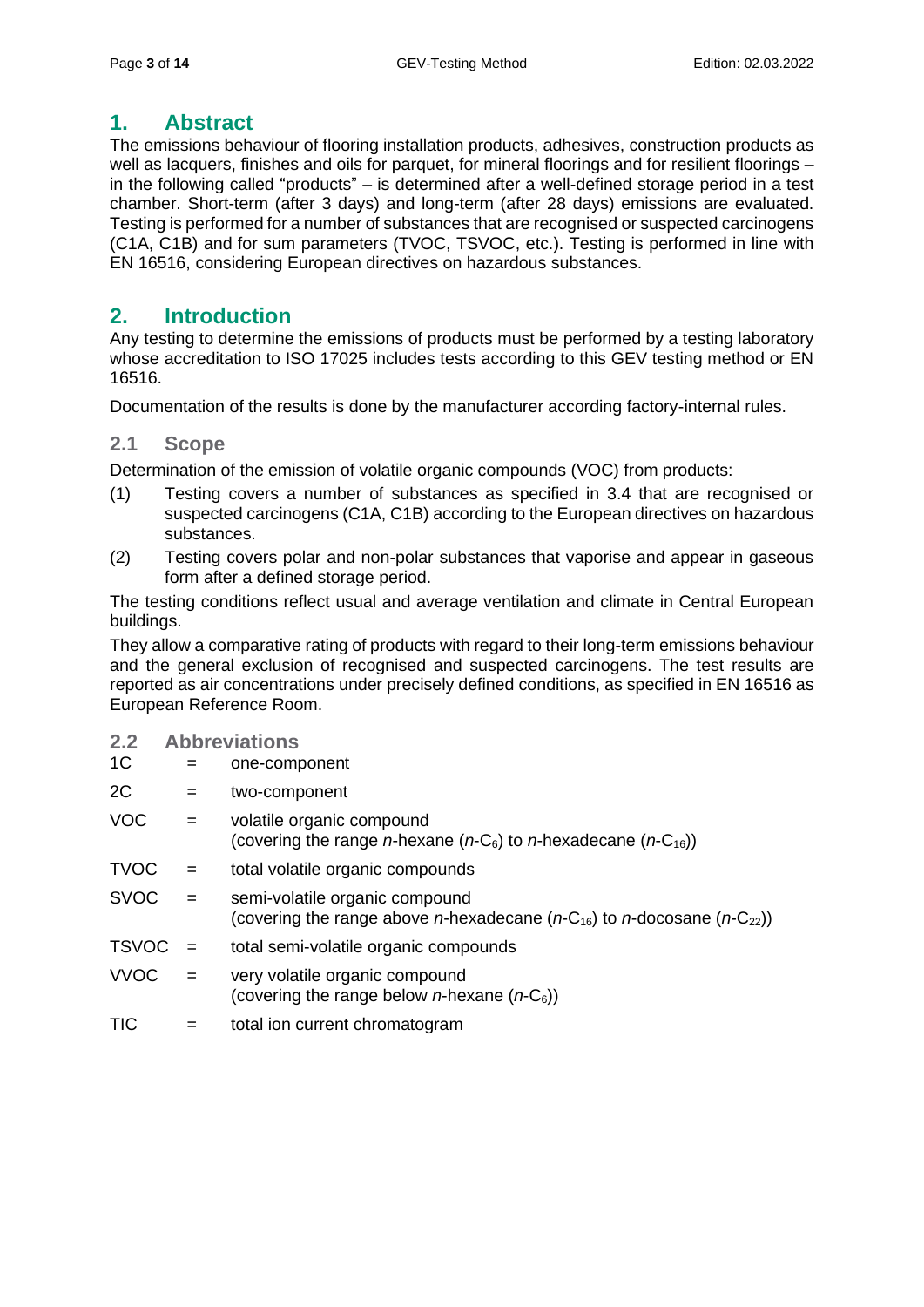## <span id="page-3-0"></span>**2.3 Apparatus**

- Tools for sample application (see also 3.2)
- Glass plates:
	- $\circ$  the size depends on the chamber volume and the intended loading factor;
	- o degrease and clean the plates prior to testing, using a suitable procedure that does not affect the blank value;
- Glass dishes with a flat bottom (e.g. Petri dishes) or glass plates with a rim:
	- $\circ$  the size depends on the chamber volume and the intended loading factor;
	- $\circ$  degrease and clean the dishes prior to testing, using a suitable procedure that does not affect the blank value;
- Product specific moulds made of inert material to prepare a test specimen each for, e.g.:
	- o Screeds and screed materials
	- o Levelling compounds
	- o Joint fillers or sealants
	- o Joint insulations
	- o Joint sealing tapes
- Notched trowel TKB-B1

The trowel has triangular notches with the following dimensions:

| <b>Dimension</b> |                                 |                  | <b>Tolerance</b>     |
|------------------|---------------------------------|------------------|----------------------|
| a                | Bridge width / groove clearance | $2.6$ mm         | $\pm$ 0.1 mm         |
| b                | Notch width / groove width      | $2.4 \text{ mm}$ | $\pm$ 0.1 mm         |
| C                | Notch depth / groove depth      | $2.0$ mm         | $± 0.1$ mm           |
| $\gamma$         | Notch angle                     | 55°              | $\pm$ 0.5 $^{\circ}$ |

- Non-emitting tape or aluminium foil for sealing of edges
- Test chamber:
	- o Volume of the test chamber: Minimum 100 litres
	- o Material: Stainless steel or glass
	- o Air clean-up unit and humidification unit
	- o Flow-meter for adjustment and documentation of the air flow rate through test and storage chambers
- Sampling devices for test chamber air
- Adsorbents for air sampling according to 3.4, 3.5 and 3.6
- Conditioning chamber: Separate, air-tight conditioning chamber operated at 23 °C, 50 % RH, and an area specific ventilation rate as for emissions testing. Conditioning chambers shall be made of stainless steel or glass.
- Capillary gas chromatographic device with thermal desorption unit, coupled to a mass spectrometer with a data processing unit
- Liquid chromatographic device with a UV absorption detector or a Diode Array detector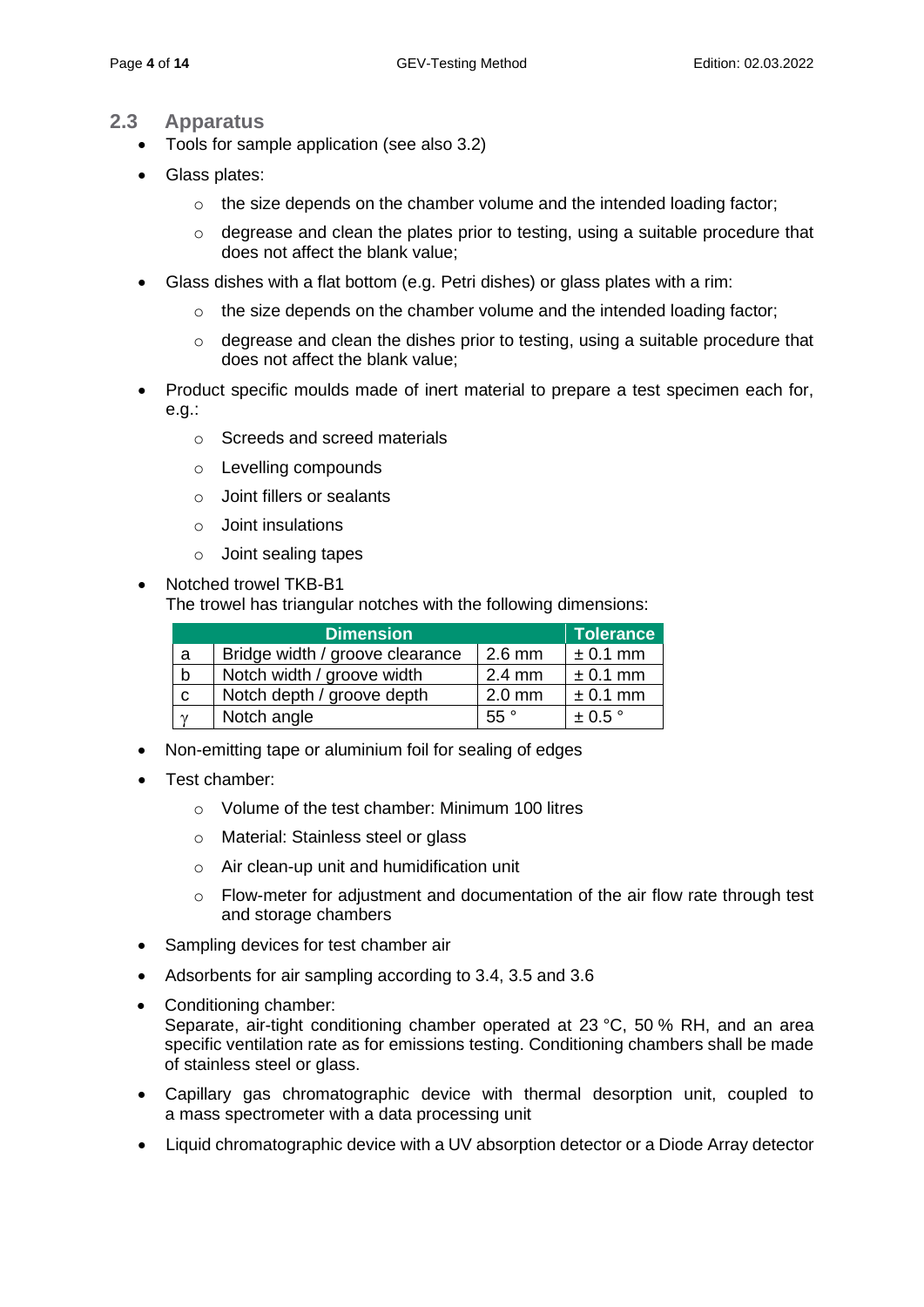# <span id="page-4-0"></span>**3. Procedure**

## <span id="page-4-1"></span>**3.1 Sample material**

It is the responsibility of the client of the test to supply fresh samples. Samples must be taken promptly after production. The date of production shall be indicated.

## <span id="page-4-2"></span>**3.1.1 Reactive or physically drying products (products for wet application)**

Products shall be tested not later than four months after sampling. The samples are usually dispatched in a commercially available package. The content is mixed uniformly by the test laboratory, and a retained sample is taken out.

## <span id="page-4-3"></span>**3.1.2 Non-reactive or non-physically drying products (solid products)**

Samples shall be tested not later than eight weeks after production.

Underlays, sealing membranes, and similar products can be sent in original packaging or as representative sample. Take the sample from a position 2 m into the roll. In case of a wide roll, take a sample with an area of at least 1 m² from the centre of the roll. In case of a roll less than 1 m wide, take a sample of sufficient length over the whole width.

Roll the sample as far as possible against the direction of the production roll. Secure the sample (if possible) using staples, wrap it twice in aluminium foil and pack it in unprinted and airtight polyethylene or polypropylene foil. Each foil must contain only one sample. The elapsed time between taking and packing the sample must not exceed 1 hour.

Panels and assembled products are preferably dispatched in a normal commercial package unit, additionally wrapped twice in aluminium foil, and packed in unprinted and airtight polyethylene or polypropylene foil.

## <span id="page-4-4"></span>**3.2 Preparation of the test specimens**

One-component products are homogenised before preparing the test specimen. For two- or multi-component products each component first is homogenised and then mixed as prescribed by the manufacturer before preparing the test specimen.

The test specimens are prepared in different ways, depending on the nature of the respective product. The sample preparation is described below according to the product type. The assignment of the product types to the test method is given in the "GEV Product Index".

The preparation of the test specimens has to be done exactly according to the following specifications. A higher application amount is possible if requested by the client.

## <span id="page-4-5"></span>**3.2.1 Procedure for large area applications (loading factor 0.4 m²/m³)**

#### <span id="page-4-6"></span>**3.2.1.1Procedure for water based to be diluted products that are tested with 100 g/m² application amount**

If the solids content is not reported by the manufacturer, determine it by drying a separate part of the sample at 105 °C until constant weight, as described in ISO 1625.

Use water which is free of VOC to adjust the sample to 10 % solids content based on the reported (alternatively the measured) solids content of the original sample and homogenise. Pour as much of the (possibly diluted) sample into a pre-weighted glass dish (see 2.3) such that it is loaded with 100  $\pm$  5 g/m<sup>2</sup>. If the solids content of the product is lower than 10 % then add more into the dish until a loading of 10  $\pm$  1 g/m<sup>2</sup> solids is reached. Wet the bottom evenly by swinging the dish. If this is not sufficient, a brush can be used for spreading. Transfer the test specimen into the test chamber immediately after preparation. After testing is completed the test specimen is weighed back to ensure that the dried film weighs  $10 \pm 1$  g/m<sup>2</sup>.

## <span id="page-4-7"></span>**3.2.1.2Procedure for liquid products that are tested with 100 g/m² application amount**

Test an undiluted sample with an amount of 100  $\pm$  5 g/m<sup>2</sup> as described in 3.2.1.1. If necessary, a brush can be used for spreading. There is no need to weigh the sample back after testing is completed.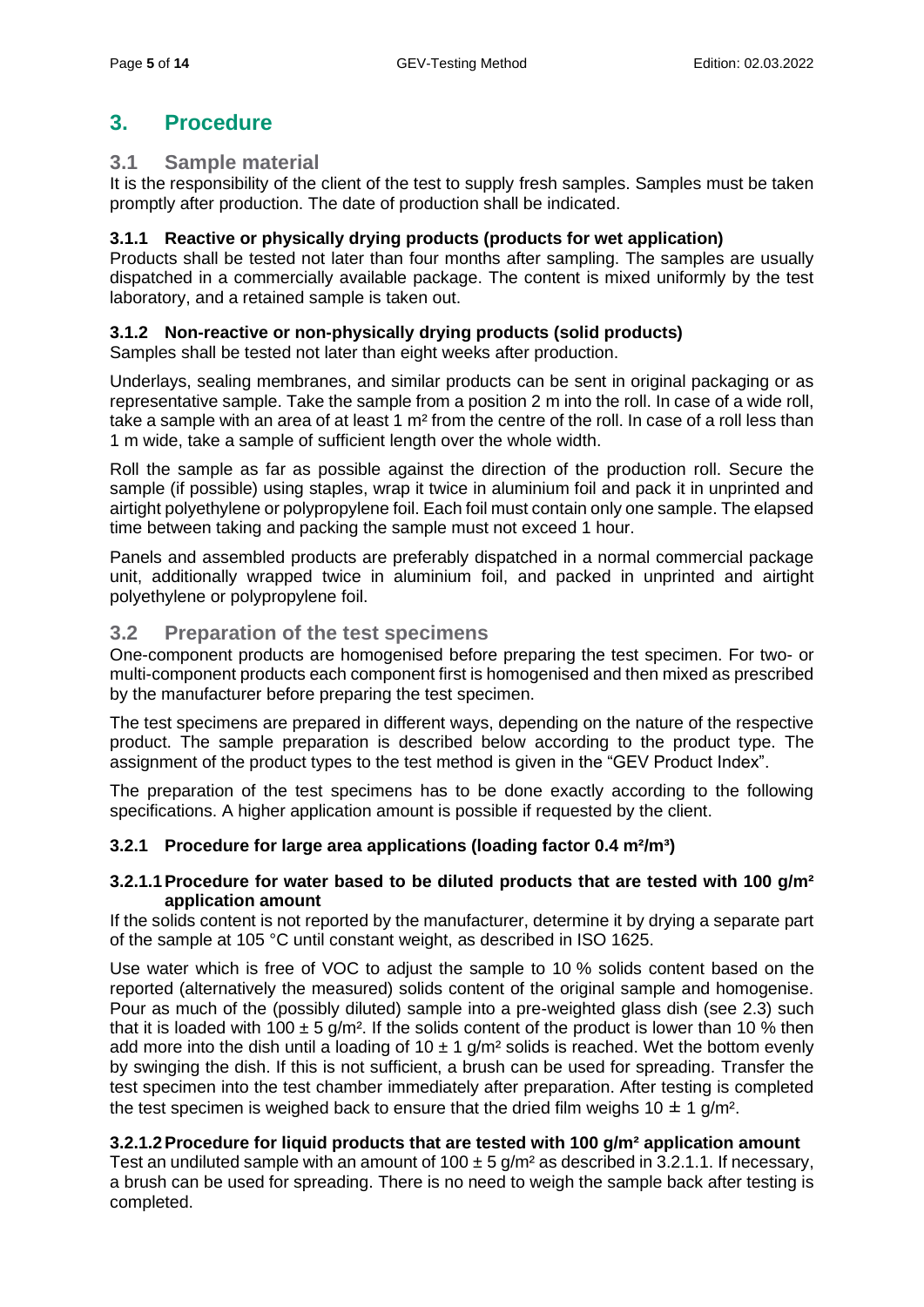#### <span id="page-5-0"></span>**3.2.1.3Procedure for products that are tested with 300 g/m² application amount**

If necessary, mix the components as specified by manufacturer. Transfer the sample in excess onto a pre-weighed glass plate (see 2.3) and spread it with a notched trowel TKB-B1 (60° blade angle) in one stroke. This shall be carried out in such a way that the sample is uniformly structured across the whole area. Full coverage application in glass dishes with a flat bottom and a rim is performed if the above procedure cannot be applied to products with low viscosity. Weigh the plate back and record the weight of the specimen. The sample must weigh  $300 \pm 10$  g/m<sup>2</sup>. A higher application amount is possible if requested by the ordering body.

The preparation shall not take more than 3 minutes. Transfer the test specimen into the test chamber immediately after preparation.

#### <span id="page-5-1"></span>**3.2.1.4Procedure for products that are tested with 3 mm layer thickness**

Mix the sample uniformly according to the instructions given by the manufacturer using water that is free of VOC, or with a supplied liquid component. Let the mixture stand for about 5 minutes and mix thoroughly once again. Prepare products with a shorter processing time (e.g. quick cements) as specified by the manufacturer.

Apply an even layer onto a glass plate (see 2.3) in 3 mm thickness and smooth the surface with a straight trowel.

Fix the edges of the loaded surface using an emission free rim of sufficient height that is made of e.g. glass or stainless steel. Transfer the test specimen with the rim into the test chamber immediately after preparation.

#### <span id="page-5-2"></span>**3.2.1.5Procedure for products that are tested with 12 mm layer thickness**

Mix the sample uniformly according to the instructions given by the manufacturer using water that is free of VOC, or with a supplied liquid component. Let the mixture stand for about 5 minutes and mix thoroughly once again.

- a) Cement and calcium sulfate based **screed mortars** are mixed with water that is free of VOC as specified by the manufacturer.
- b) The same applies to cement and calcium sulfate based **screed binding materials**. But as primary step, mix 1000 g sand with 250 g binding material and water that is free of VOC as specified by the manufacturer. The sand shall be of grain size 0-8 mm and shall be supplied by the manufacturer. In case of control samples, sand of mesh type B8 as specified in DIN 1045-2 shall be used.
- c) **Screed and concrete admixtures** are prepared as like screed binding materials, but use a defined Portland cement CEM I 42,5 N to be supplied by the manufacturer instead of the binding material. Mix 250 g Portland cement with 1000 g sand (0-8 mm) and water that is free of VOC and the maximum dosage of the screed additive admixture as specified by the manufacturer.

Apply an even layer of the mixed sample onto a glass plate (see 2.3) in 12 mm thickness and smooth the surface with a straight trowel.

Mix the sample uniformly according to the instructions given by the manufacturer using water that is free of VOC, or with a supplied liquid component. Let the mixture stand for about 5 minutes and mix thoroughly once again.

#### <span id="page-5-3"></span>**3.2.1.6Procedure for products that are tested with 3 kg/m² application amount**

Mix the components as specified by manufacturer. A glass dish with a flat bottom and a rim is covered over the whole surface with an application amount of 3 kg/m².

Transfer the test specimen into the test chamber immediately after preparation.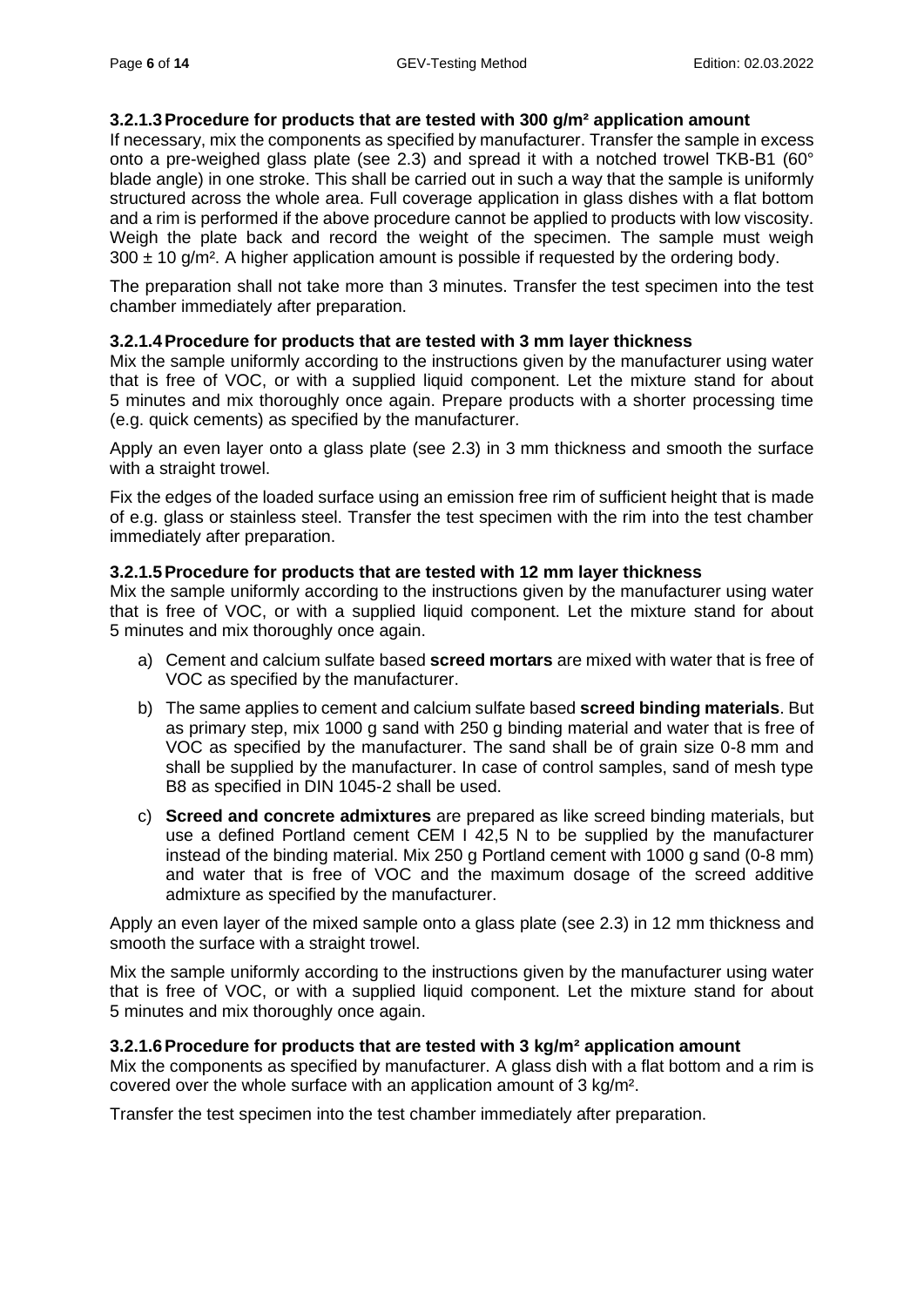#### <span id="page-6-0"></span>**3.2.1.7Procedure for the testing of surface treatment products**

Pour as much of the sample into a pre-weighted glass dish (see 2.3) that the following application amounts are transferred into the test chamber or preconditioning chamber:

|    | a) For water based lacquers for parquet:                                     | $150 \pm 2$ g/m <sup>2</sup> |
|----|------------------------------------------------------------------------------|------------------------------|
| b) | For water based lacquers for and finishes<br>and oils for mineral floorings: | $100 \pm 2$ g/m <sup>2</sup> |
|    | c) For water based lacquers for resilient floorings:                         | $50 \pm 2$ g/m <sup>2</sup>  |
|    | d) For oils:                                                                 | $25 \pm 2$ g/m <sup>2</sup>  |
|    | e) For water based primers for parquet:                                      | $100 \pm 2$ g/m <sup>2</sup> |
| f  | For water based joint fillers for parquet:                                   | $100 \pm 2$ g/m <sup>2</sup> |
| g) | For water based UV lacquers:                                                 | $150 \pm 2$ g/m <sup>2</sup> |
|    | h) For UV curing lacquers with 100% solids                                   | $50 \pm 2$ g/m <sup>2</sup>  |
|    |                                                                              |                              |

Wet the bottom evenly by swinging the dish. Distribute evenly with a brush if necessary. Transfer the test specimen into the conditioning chamber immediately after preparation.

Alternatively, the same quantity can be applied on a glass plate.

Even though testing of parquet lacquers, primers and oils on wooden substrate is not recommended<sup>1</sup>, results from such testing can be taken into account for an evaluation of emissions.

Testing with several layers on wood, with in total higher application, is not recommended but is possible. In that case drying periods between the layers shall be applied as specified by the manufacturer.

After wet application, water-based UV lacquers are dried physically according to the manufacturer's instructions. UV-curing lacquers with 100 % solids are ventilated for 30 minutes after application. UV curing is then carried out according to the manufacturer's specifications using a suitable device.

#### <span id="page-6-1"></span>**3.2.1.8Procedure for solid products**

The sample is unpacked in the testing laboratory immediately prior to testing. The material to be tested is taken out of the middle of the package. For products on a roll, at least 2 m must be unrolled. The test specimen is either cut or put together to the proper size for testing. The back side is fixed tightly onto an inert plate. A product with a self-adhesive back side is glued directly onto the plate with its full surface. Remove the protective foil from products with a selfadhesive upper side. All open edges of products more than 1 mm thick shall be sealed with an inert material, e.g. a non-emitting tape or aluminium foil. Materials used for sealing of back and edges must be shown to be emission-free. Testing without such sealing is possible as well.

#### <span id="page-6-2"></span>**3.2.2 Procedure for small area applications (loading factor 0.007 m²/m³)**

#### <span id="page-6-3"></span>**3.2.2.1Procedure for Joint sealants**

Apply the sample without bubbles into a mould made of inert material (e.g. stainless steel, glass, Teflon) with 3 mm depth and 10 mm width and smooth the surface with a straight trowel (e.g. made of Teflon). The length of the mould shall correspond to the required loading factor and the size of the test chamber.

<sup>&</sup>lt;sup>1</sup> Testing on wood is not recommended, because the emissions from the wood itself, and different porosity of different wooden plates, can deteriorate the test result.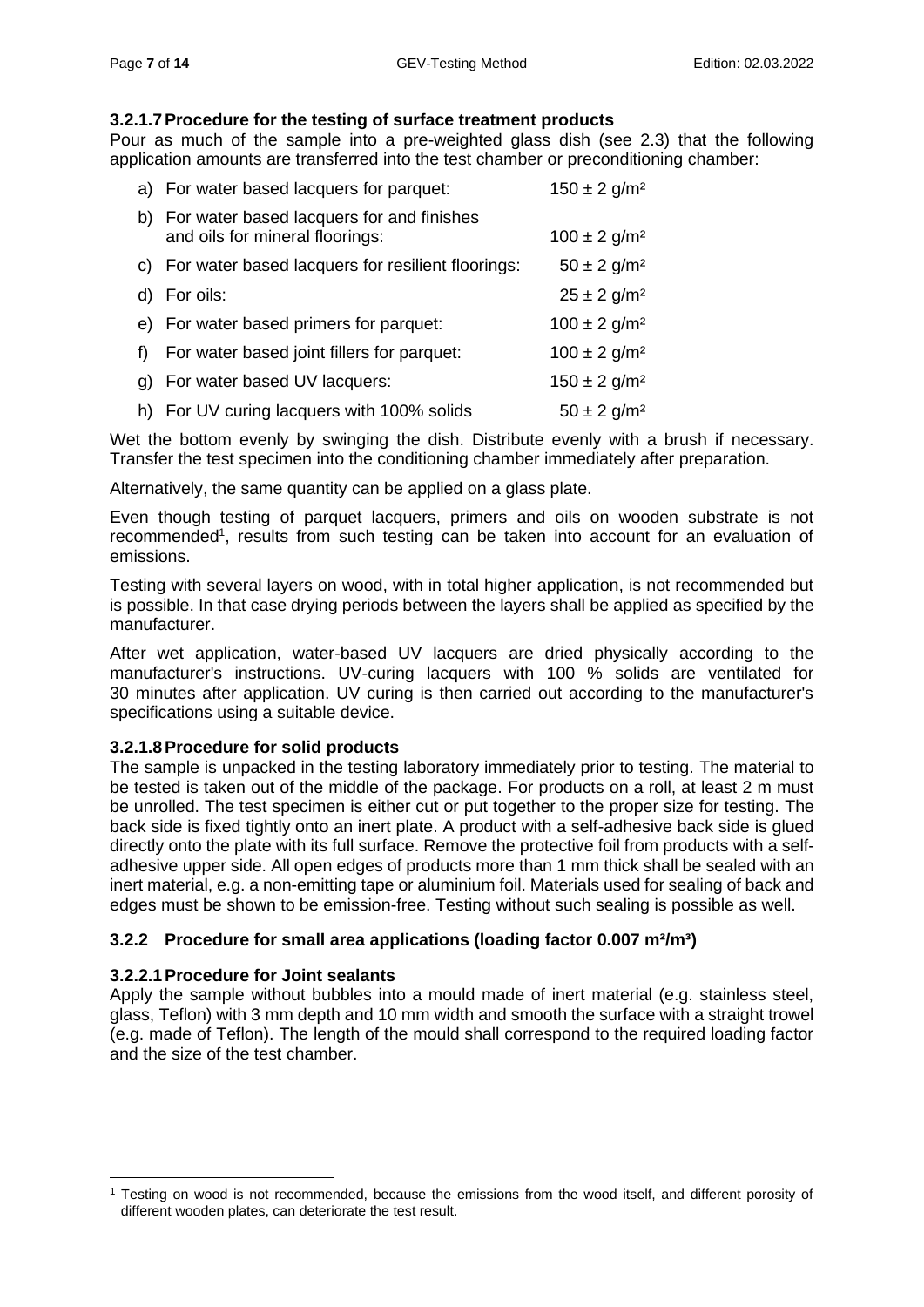## <span id="page-7-0"></span>**3.2.2.2Procedure for expanding installation and insulation foams**

A moistened mould made of HDPE or Teflon is filled with foam in a circa 30 mm thick layer. The form has a width of 100 mm and a height of 16 – 19 mm. After 2 hours (120  $\pm$  10 minutes) the test specimen is cut flatly to 16 – 19 mm height and it is placed into a 15 mm wide and 100 mm deep sample holder (U profile with covered edges, trough shaped) made of inert material (e.g. stainless steel, glass, Teflon) with this slight oversize. The length of the form and of the sample holder shall correspond to the required loading factor and the size of the test chamber.

## <span id="page-7-1"></span>**3.2.2.3Procedure for joint sealing tapes (according to DIN 18542)**

A sample of the tape is placed into a 15 mm wide and 100 mm deep sample holder (U profile with covered edges, trough shaped) made of inert material (e.g. stainless steel, glass, Teflon). The length of the sample holder shall correspond to the required loading factor and the size of the test chamber.

## <span id="page-7-2"></span>**3.2.3 Procedure for wall applications (loading factor 1.0 m²/m³)**

## <span id="page-7-3"></span>**3.2.3.1Prodedure for mineral- and gypsum-based plasters**

Mix the sample uniformly according to the instructions given by the manufacturer using water that is free of VOC.

Apply an even layer onto a glass plate (see 2.3) in 3 mm thickness and smooth the surface with a straight trowel.

Fix the edges of the loaded surface using an emission free rim of sufficient height that is made of e.g. glass or stainless steel. Transfer the test specimen with the rim into the preconditioning chamber immediately after preparation.

#### <span id="page-7-4"></span>**3.2.3.2Procedure for mineral- and dispersion-based finishing and top plasters**

Mix the components as specified by the manufacturer, unless the product is ready to use. The sample is homogenized and a glass dish with a flat bottom and a rim is covered over the whole surface with an application amount of 2.5 kg/m². Transfer the test specimen into the preconditioning chamber immediately after preparation.

#### <span id="page-7-5"></span>**3.2.3.3Procedure for wall filler**

If necessary, mix the components as specified by the manufacturer. Transfer the sample onto a pre-weighed glass plate (see 2.3) and spread it with a flat trowel. This shall be carried out in such a way that the sample is uniformly structured across the whole area. Weigh the plate back and record the weight of the specimen. The sample must weigh  $300 \pm 10$  g/m<sup>2</sup>. Transfer the test specimen into the test chamber immediately after preparation. Wall filler shall not be preconditioned.

#### <span id="page-7-6"></span>**3.2.3.4Procedure for wall panels**

The sample is unpacked in the testing laboratory immediately prior to testing. The material to be tested is taken out of the middle of the package. The test specimen is either cut or put together to the proper size for testing. The back side is fixed tightly onto an inert plate or aluminium foil. All open edges of products more than 1 mm thick shall be sealed with an inert material, e.g. a non-emitting tape or aluminium foil. Materials used for sealing of back and edges must be shown to be emission-free. Testing without such sealing is possible as well.

## <span id="page-7-7"></span>**3.3 Operation of the test chamber and conditioning chamber**

Parameters not specified differently in this GEV testing method shall follow EN 16516.

#### <span id="page-7-8"></span>**3.3.1 Preparation of the test chamber**

Prior to emission testing a blank check of the test chamber has to be carried out. The blank values as specified in EN 16516 with reference to EN ISO 16000-9 must not be exceeded. Clean the test chamber if necessary, before placing the test specimen into the chamber. After cleaning the blank value has to be checked.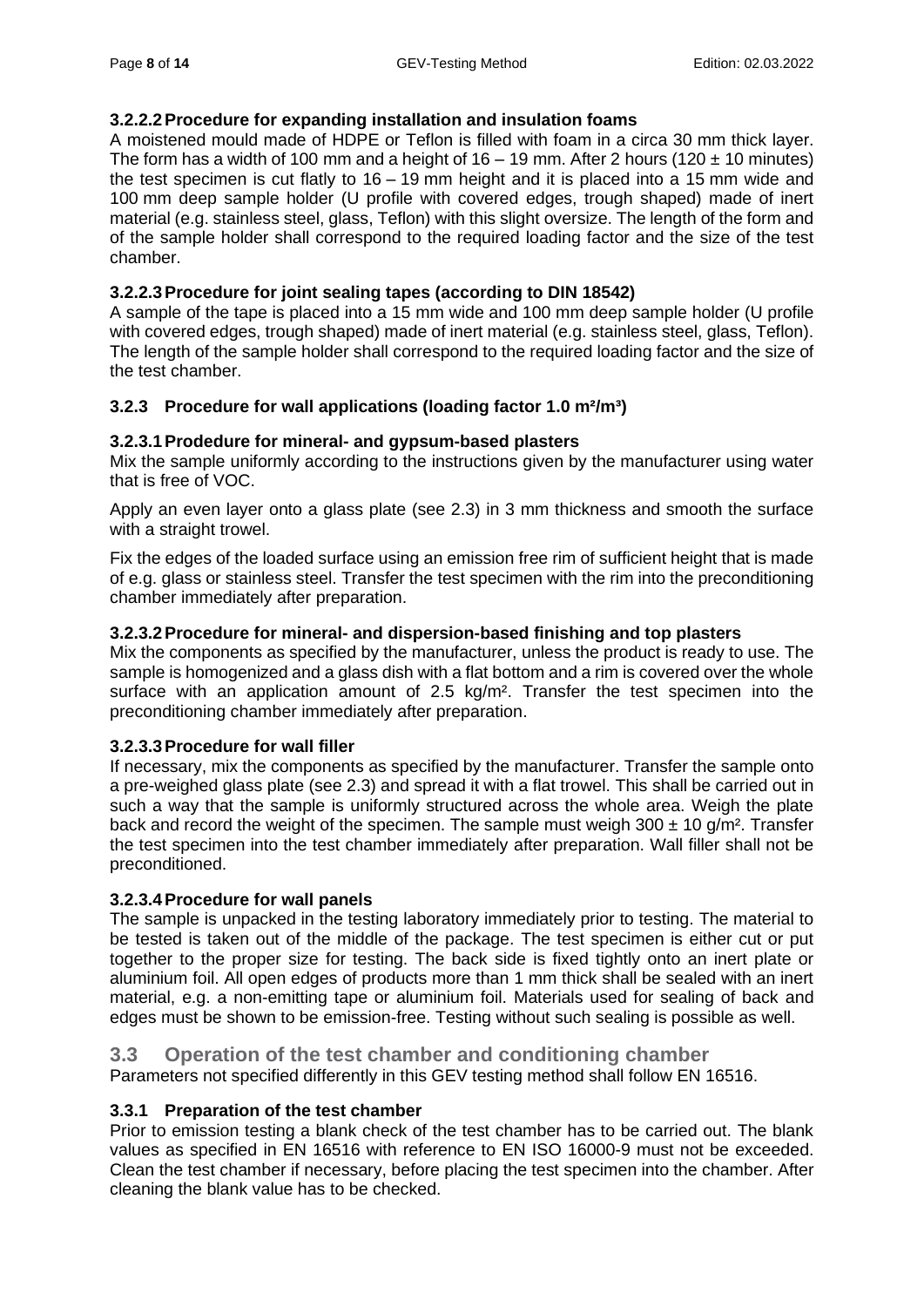## <span id="page-8-0"></span>**3.3.2 Operating parameters**

The following parameters shall be adjusted in the test chamber:

| <b>Parameter</b>                                    | <b>Value</b>                               | <b>Tolerance</b>                                 |
|-----------------------------------------------------|--------------------------------------------|--------------------------------------------------|
| Temperature<br>(chamber and supply air)             | 23 °C                                      | $\pm$ 1 °C                                       |
| relative humidity (supply air)                      | 50%                                        | $±5\%$                                           |
|                                                     | 1.25 m <sup>3</sup> / (m <sup>2</sup> x h) |                                                  |
| area specific air flow rate (usually                | or                                         | results from tolerance                           |
| defined by the parameters air                       | 71 m <sup>3</sup> / (m <sup>2</sup> x h)   | of air change and                                |
| exchange rate and loading factor)                   | (joint sealants,                           | loading                                          |
|                                                     | sealings and tapes)                        |                                                  |
| air exchange rate in test chamber                   | $0.5 h^{-1}$                               | $0.25 - 1.5 h^{-1*}$ ,                           |
|                                                     |                                            | $± 5%$ during test                               |
| loading factor for wall products                    | $1.0 \text{ m}^2/\text{m}^3$               | $0.5 - 2.0$ m <sup>2</sup> /m <sup>3</sup>       |
| loading factor for large surfaces                   | $0.4 \text{ m}^2/\text{m}^3$               | $0.2 - 0.8$ m <sup>2</sup> /m <sup>3*</sup>      |
| loading factor for small surfaces                   | $0.007$ m <sup>2</sup> /m <sup>3</sup>     | $0.0035 - 0.014$ m <sup>2</sup> /m <sup>3*</sup> |
| air flow (measured 10 mm<br>above centre of sample) | $0.2 \text{ m/s}$                          | $0.1 - 0.3$ m/s                                  |

\* The parameters shall comply with the specified values in the second column. In the case of deviations, the parameters shall be within the specified tolerance ranges, and the results shall be calculated back to the specified values as outlined in EN 16516.

## <span id="page-8-1"></span>**3.3.3 Control measures and documentation**

A continuous measurement and documentation of the parameters temperature, humidity and air flow is recommended to be performed by suitable sensors.

The efficiency of air mixing with a test specimen or an inert support of test specimen loaded in the test chamber (for methodology, see EN ISO 16000-9) shall be evaluated within the quality assurance program. The result has to be documented.

#### <span id="page-8-2"></span>**3.3.4 Pre-conditioning and transfer of the test specimen into a chamber**

Products specified in 3.2.1.7 shall be stored in a separate pre-conditioning chamber for 3 days (72  $\pm$  1 hours). Testing is possible without such pre-conditioning as well if requested by the ordering body.

Products specified in 3.2.3.1 and 3.2.3.2 shall be stored in a separate pre-conditioning chamber for 7 days (168  $\pm$  1 hours). Testing is possible with a shorter or without such preconditioning, provided that the relative humidity in the test chamber during sampling after 3 days is in the range of  $50 \pm 5\%$  and if requested by the ordering body.

Test specimens must be transferred into the chamber immediately after preparation. Any contamination of test specimens with emissions from other sources must be avoided. The loading of the test chamber shall be adjusted according to 3.3.2.

## <span id="page-8-3"></span>**3.3.5 Periods in the chambers and time schedule of air sampling**

Air sampling for first VOC test and for aldehydes test is performed 3 days ( $72 \pm 1$  hours) after transfer of the test specimen into the Start time and end time of air sampling shall be within the specified interval of  $\pm$  1 hour.

Then the test specimen has to remain in the test chamber until finalizing all later air sampling.

Air sampling for long-term emissions test is performed 28 days (672  $\pm$  4 hours), after transfer of test specimen into test. Start time and end time of air sampling shall be within the specified interval of  $\pm$  4 hours.

Alternatively, compliance can be shown if all criteria (28 days limit values) are respected already at an earlier point of time, but not earlier than after 10 days, under the condition that the emissions did not increase, compared with the emissions after 3 days.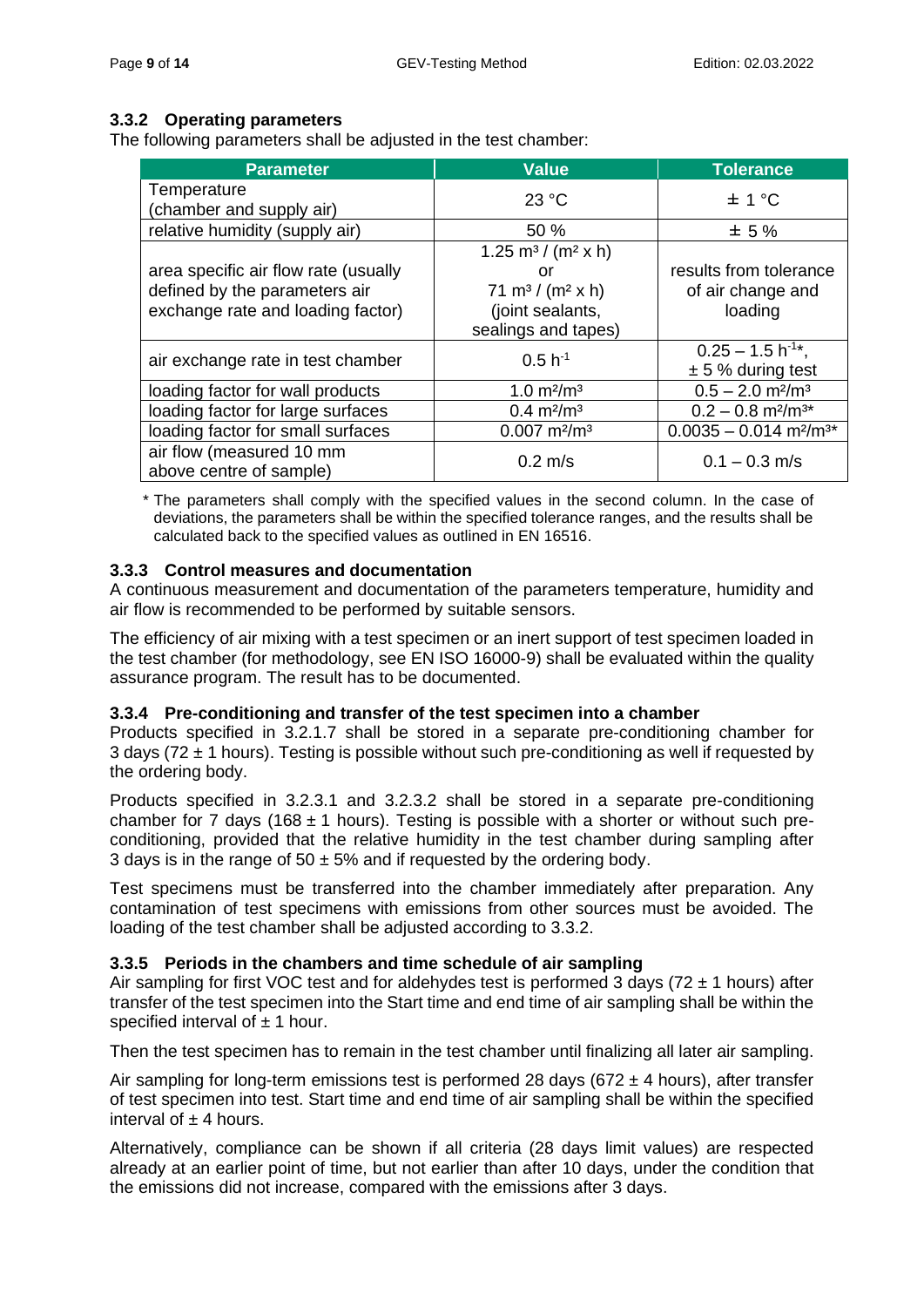## <span id="page-9-0"></span>**3.4 Testing of carcinogenic substances cat. 1**

Emission testing is carried out 3 days and 28 days after start of test in the test chamber for volatile carcinogenic compounds cat.  $1A$  and  $1B<sup>2</sup>$ .

An analytical reporting limit of 1  $\mu q/m^3$  for each carcinogenic substance shall be targeted, as far as technically feasible. Test methods are specified below.

Testing method as specified in 3.5 and 3.6 shall be applied. Carcinogenic substances of cat. 1A and 1 B are monitored within the frame of the above specified emissions tests without additional sampling or analysis.

The emissions of formaldehyde and acetaldehyde are tested and evaluated separately after 3 days.

#### <span id="page-9-1"></span>**3.5 Testing of the emissions of aldehydes and ketones** Reference: DIN ISO 16000-3

## <span id="page-9-2"></span>**3.5.1 Air sampling**

Air sampling shall be performed after 3 days. An additional air sampling shall be performed after 28 days for evaluation of the R value for assignment of the EC 1<sup>PLUS</sup> level. Air sampling is performed onto silica gel or filters which both are impregnated with dinitrophenylhydrazine (DNPH), or into an aqueous solution of DNPH. Exposed DNPH filters must be analysed within two days after sampling to avoid loss of formaldehyde.

## <span id="page-9-3"></span>**3.5.2 Analysis**

Desorption with acetonitrile, separation by HPLC, identification and quantification by UV absorption detector or by diode-array detector with one or two specific wavelengths.

To avoid wrong results the analyst should pay attention to a complete chromatographic separation.

If a signal is present at the specific retention time in the chromatogram, it will be checked, whether the limit value for the given substance (see "GEV-Classification Criteria" par. 3.2.1) is exceeded. Further it shall be checked whether the spectrum of the signal peak is in accordance with the spectrum of the standard.

The analysis shall identify and quantify the following substances after 28 days for calculation of the R value: Formaldehyde, acetaldehyde, acetone.

## <span id="page-9-4"></span>**3.6 Testing for VOC, SVOC and VVOC emissions**

Air sampling and analysis shall be carried out in such a way that each single substance can be identified and quantified in the chamber from 1  $\mu q/m<sup>3</sup>$  on, as far as technically feasible.

#### <span id="page-9-5"></span>**3.6.1 Air sampling**

The adsorption tubes are conditioned prior to sampling in a flow of helium as specified in EN ISO 16000-6. Take air samples on Tenax TA 60/80 with max. 120 ml/min, e.g. during 60 minutes, with a volume of max. 5 litres. Duplicate air sampling shall be performed. To avoid any loss of VOCs due to overloading, either two tubes (main and control tube) shall be connected in series, or two parallel sampling tubes shall be used with different air sampling volumes, e.g. 2 and 5 litres.

Volatile compounds such as acetic acid are poorly adsorbed by Tenax TA (low capacity). For these compounds the result from the adsorption tube with the lower air sampling volume is decisive.

<sup>2</sup> A list of classified carcinogenic compounds (cat. 1A and 1B) can be seen here (in German language): [http://www.dguv.de/ifa%3B/fachinfos/kmr-liste/index.jsp.](http://www.dguv.de/ifa%3B/fachinfos/kmr-liste/index.jsp) A supplemental support for identification of relevant VOCs is the most recent list used by Deutsches Institut für Bautechnik (DIBt) as can be found in the evaluation file ADAM.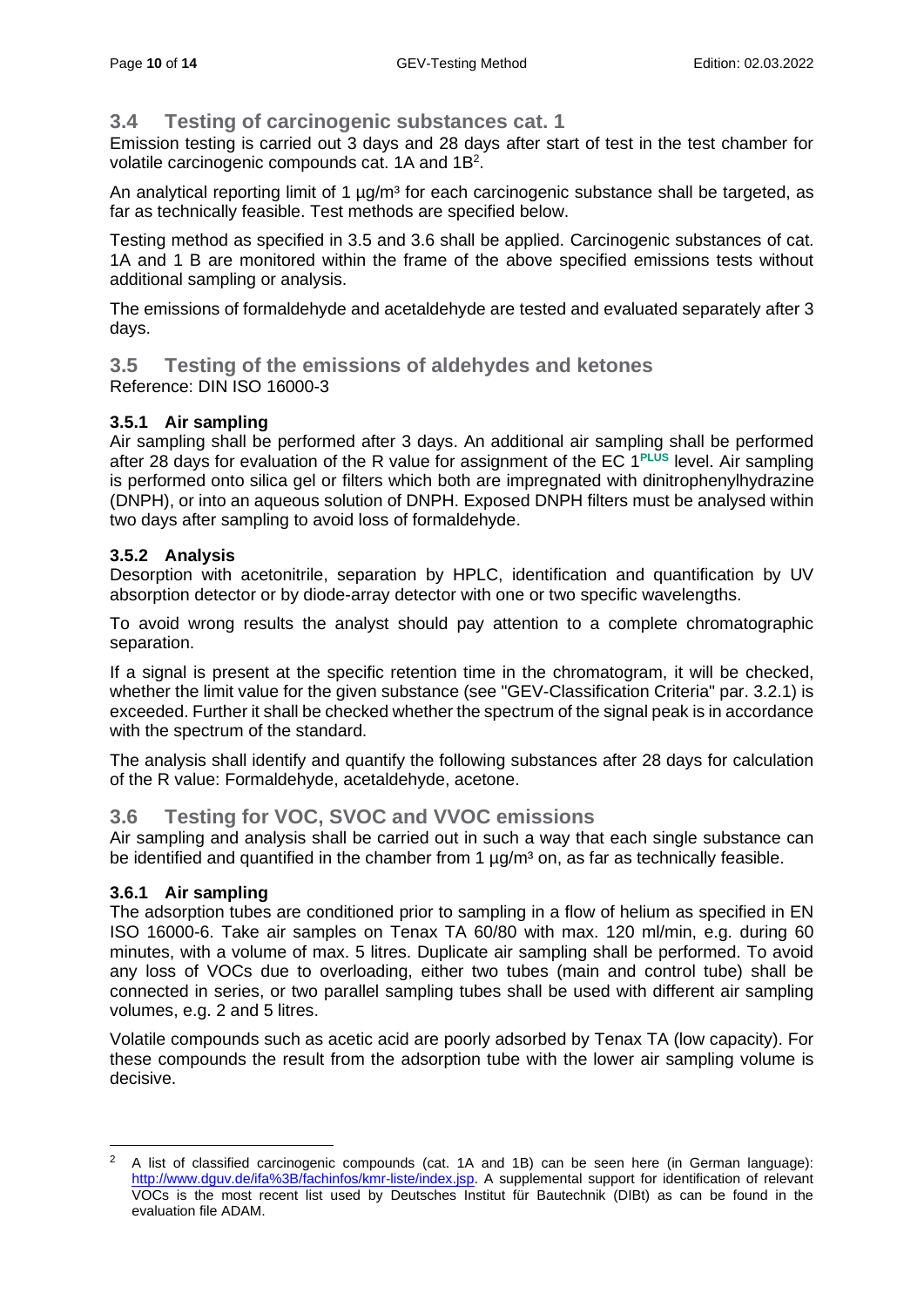The use of active charcoal as adsorbent is not accepted, because charcoal has a very poor recovery rate in the case of polar compounds (e.g. alcohols, glycol ethers etc.).

#### <span id="page-10-0"></span>**3.6.2 Analysis**

#### <span id="page-10-1"></span>**3.6.2.1 Desorption and injection**

The operating parameters depend on the analytical devices in use and shall be determined and adjusted by the testing laboratory. The following parameters are examples referring to the system Perkin-Elmer ATD-400.

Desorption of the tubes after air sampling by heating to e.g. 300 °C in a flow of helium, as specified in EN ISO 16000-6. It is recommended to carry out double desorption for a reliable determination even of less volatile compounds. Concentration step: Cryofocussing in a cold trap at -30 °C. Injection by rapid heating of the cold trap, e.g. up to 300 °C in one minute.

#### <span id="page-10-2"></span>**3.6.2.2Gas chromatography**

Capillary gas chromatography, with 5 % phenyl / 95 % methylpolysiloxane, with helium as carrier gas, e.g. with a column of 30 m in length, inner diameter (ID): 0.25 mm, film thickness (d): 0.25 µm.

The GC analysis has to be carried out in a way that allows a reliable detection of substances including *n*-docosane (*n*-C<sub>22</sub>).

#### <span id="page-10-3"></span>**3.6.2.3 Identification**

By comparing spectra using the fragment ions or in the SIM mode using a scan range from 33- 425 amu. Identification of all single components, but only if they result in more than 1  $\mu q/m^3$ concentration, when calculated from the TIC in toluene equivalents.

The identification is described in the following categories of identity:

#### • **ID Category 1: definitely identified**

Prerequisite: The retention time and the mass spectrum of the signal peak matches with those of a standard.

#### • **ID Category 2: probably identified**

Prerequisite: The mass spectrum of the signal peak matches with a reference spectrum of a standard library, the retention time is in the expected time interval, and there is additional evidence for the identity (e.g. the presence of other isomers of the substance).

- **ID Category 3: possibly identified** Prerequisite: as category 2, but less stringent evidence.
- **ID Category 4: not identified** Prerequisite: no reliable evidence for the identity.

#### <span id="page-10-4"></span>**3.6.2.4Quantification**

Calibration shall be performed as specified in EN 16516. Use of an internal standard is possible only if it is ensured that there is no overlapping between the internal standard peak and peaks of the air sample.

The definitely identified compounds (category 1):

- Substances for which there is a limit value are quantified using the relative response factors with the respective signal areas in the TIC, or - in the case of insufficient chromatographic separation - by using the response factors of characteristic fragment ions.
- All other substances are quantified using the respective signal areas in the TIC with toluene as reference substance for calibration (in toluene equivalents).

The single results of the main sampling and the control sampling tube are added if relevant. If the amount of single compounds in case of the control sampling tube is more than 25 % higher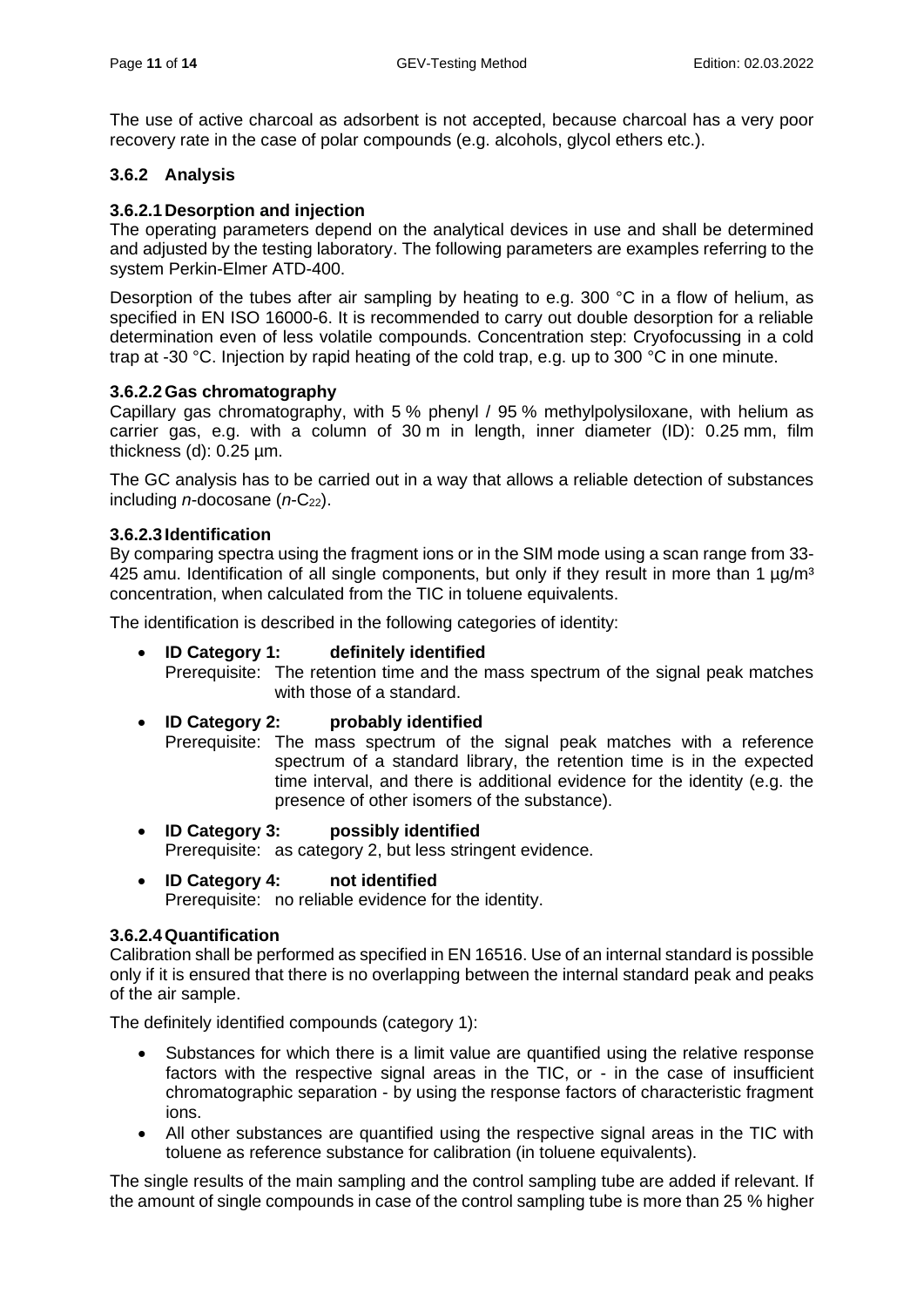than the amount adsorbed on the main sampling tube then the result has to be marked with "greater than", because relevant loss of substances cannot be excluded.

Only compounds with more than  $5 \mu q/m<sup>3</sup>$  concentration when calculated from the TIC in toluene equivalents, are considered for TVOC and TSVOC and R-value calculation. Quantified substances with less than 5  $\mu q/m^3$  shall be reported as "< 5  $\mu q/m^3$ " or "less than 5  $\mu q/m^3$ " because lower results show an increased measurement uncertainty not allowing more precise information. Precise data down to 1  $\mu q/m<sup>3</sup>$  shall be given only for carcinogenic substances, as far as technically feasible. Results for acetic acid are not included in the calculation of TVOC and of the R value, as EN 16516 states that a reliable determination of acetic acid is not possible with this testing method.

## <span id="page-11-0"></span>**3.6.2.5 Complex substance mixtures**

Complex mixtures of saturated hydrocarbons (aliphatic, cyclic, acyclic) that are not separated in a gas chromatogram and appear as a "cluster" of signals are evaluated as follows:

All specific VOCs of chemical nature different than the hydrocarbon mixture are evaluated each by each as far as feasible and quantified in line with 3.6.2.4. The whole area of each peak is calculated, from top of each peak down to baseline. The reporting limits of 3.6 (1st sentence) and 3.6.2.4 are applied.

All other specific VOCs are rated as part of the hydrocarbon mixture and quantified in toluene equivalents in line with 3.6.2.4. The whole area of each peak is calculated, from top of each peak down to baseline. The reporting limits of 3.6 (1st sentence) and 3.6.2.4 are applied.

The test result of the whole hydrocarbon mixture is calculated as the sum of all individual results, but without the VOCs that are chemically different from the hydrocarbon mixture.

Mixtures of aromatic hydrocarbons and of terpenes are treated in a similar manner.

#### <span id="page-11-1"></span>**3.6.2.6 Normalization and re-calculation**

Test results obtained with higher application amount than specified in this document are compared directly with emissions class limit values without correction, with the exception of the below mentioned products. The measured values are normalized to the standard application amount target application amount as given below, if necessary:

Result ( $\mu$ g/m<sup>3</sup>) = measured value ( $\mu$ g/m<sup>3</sup>) x standard application (g/m<sup>2</sup>) / applied amount (g/m<sup>2</sup>).

Standard application:

- 10 g /m<sup>2</sup> dry residue for water based primers
- 100 g/m<sup>3</sup> for ready-to-use liquid fixatives and adhesives.

Test results obtained with deviating loading factors or air change rates shall be calculated back to the standard values as follows:

Result ( $\mu$ g/m<sup>3</sup>) = Measured value ( $\mu$ g/m<sup>3</sup>) x Standard value of loading factor (m<sup>2</sup>/m<sup>3</sup>) / Applied loading factor during test (m<sup>2</sup>/m<sup>3</sup>).

Result  $(\mu q/m^3)$  = Measured value  $(\mu q/m^3)$  x Applied air change rate during test (per hour) / Standard value of air change rate (per hour).

#### <span id="page-11-2"></span>**3.6.2.7TVVOC, TVOC, TSVOC, R-Value, sum VOC without LCI (NIK)**

The results are summed up to the following parameters, depending on the retention time of the individual compounds on a - slightly polar column, see 3.6.2.2:

• TVOC:

All compounds with more than 5  $\mu$ g/m<sup>3</sup> in the gas chromatogram between and inclusive *n*-hexane and *n*-hexadecane ( $n$ -C<sub>6</sub> –  $n$ -C<sub>16</sub>), calculated in toluene equivalents (excluding emissions of acetic acid, see 3.6.2.4).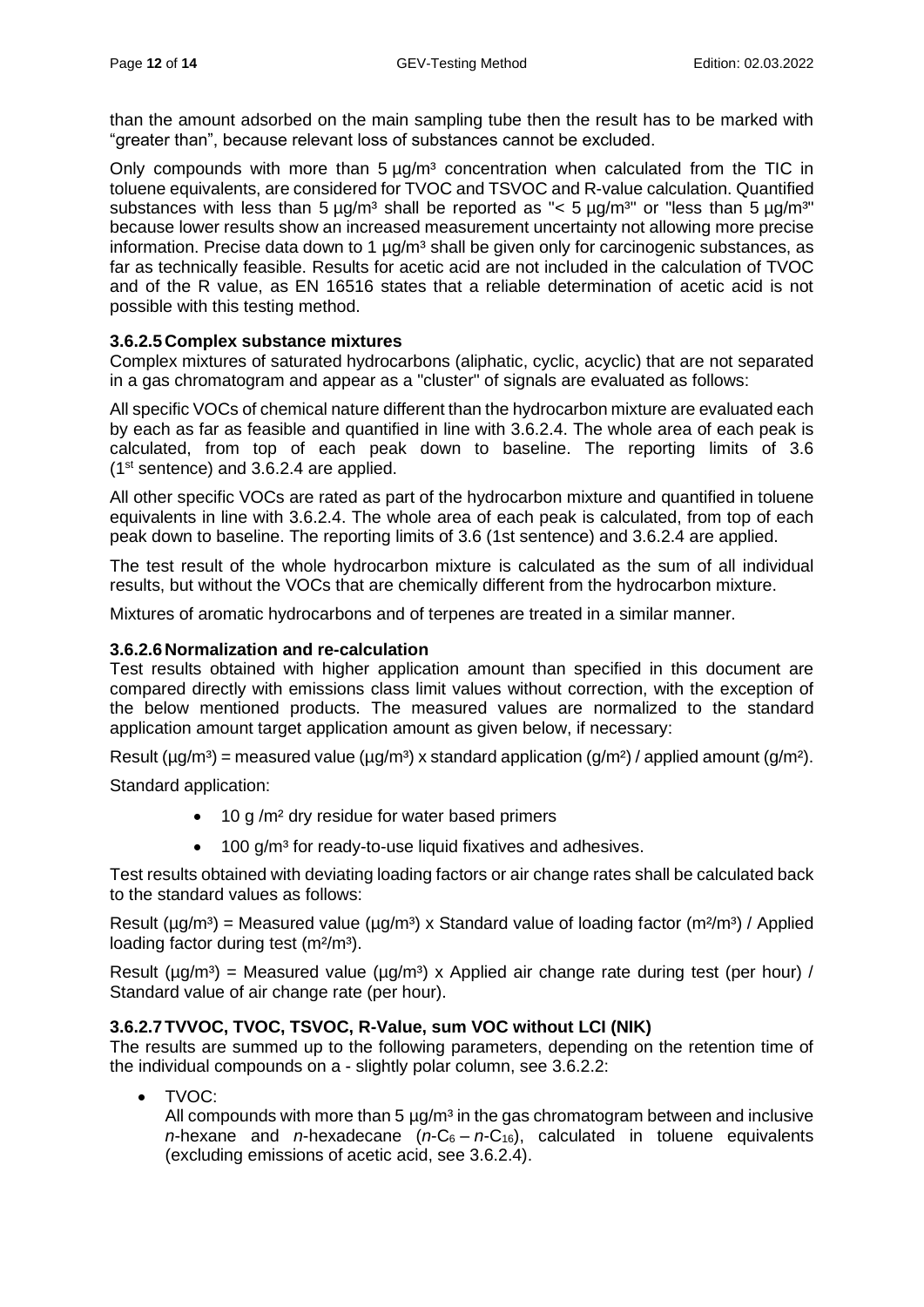• TSVOC:

All compounds with more than 5  $\mu$ g/m<sup>3</sup> in the gas chromatogram after *n*-hexadecane (> *n*-C16) and before *n*-docosane (< *n*-C22), calculated toluene equivalents.

- TVVOC (only for products according to 3.2.6): All compounds with more than 5  $\mu$ g/m<sup>3</sup> in the gas chromatogram before *n*-hexane  $(*n*-C<sub>6</sub>)$ , calculated in toluene equivalents.
- Others:

For EC1**PLUS** the R-value (excluding emissions of acetic acid, see 3.6.2.4) and the sum of non-assessable VOCs are reported as specified by AgBB in the most recent version. This includes VVOC and SVOC with an LCI value as well that are determined by sampling on Tenax and on DNPH tubes

## <span id="page-12-0"></span>**3.6.2.8Precision and accuracy**

A repeatability of test chamber air monitoring with the same test specimen within one testing laboratory of  $\pm$  20 % or better should be aimed at. A larger variation has to be accepted in the trace range below  $5 \mu g/m^3$ .

The testing laboratory shall take special care to ensure traceability and accuracy of the calibration, and to know and consider recovery rates.

## <span id="page-12-1"></span>**3.7 Documentation of results**

## <span id="page-12-2"></span>**3.7.1 Internal documentation in the testing laboratory**

## • Sample:

Name, package, batch and date of production (if known), solids content (in case of primers), date of receipt in the laboratory.

• Test specimen:

Glass plate (length, width), possibly mixing procedures before application, amount of sample (weight before and after preparation of the test specimen), spreading technique (used tool).

- Test chamber and conditioning chamber: Type and dimensions, temperature (mean and course), relative humidity (mean and course), air flow (in litres per hour, mean and course).
- Air sampling:

Time (after preparation of test specimen), duration, adsorbent, sampling air flow, sampling volume.

- Storage: Storage time (in full hours) in the test chamber / conditioning chamber
- Results: All readings either as average or as single results of duplicate determination.

Documentation and storage of the raw data is done according to the Quality Assurance System (QA System) of the testing laboratory.

## <span id="page-12-3"></span>**3.7.2 Report to the customer**

The summarising report to the customer includes at least a statement on the presence or absence of the C-substances according to 3.4 and documentation on the emissions according to 3.5 and 3.6 at all testing dates.

## <span id="page-12-4"></span>**3.7.3 Storage of data**

The documentation of the results have to be stored by the testing laboratory for at least 10 years, back-up samples of the tested products for 2 months and the analytical raw data (TIC, mass spectra etc.) for at least 10 years. Apart from that the rules of the quality system concerning the storage of data shall be observed